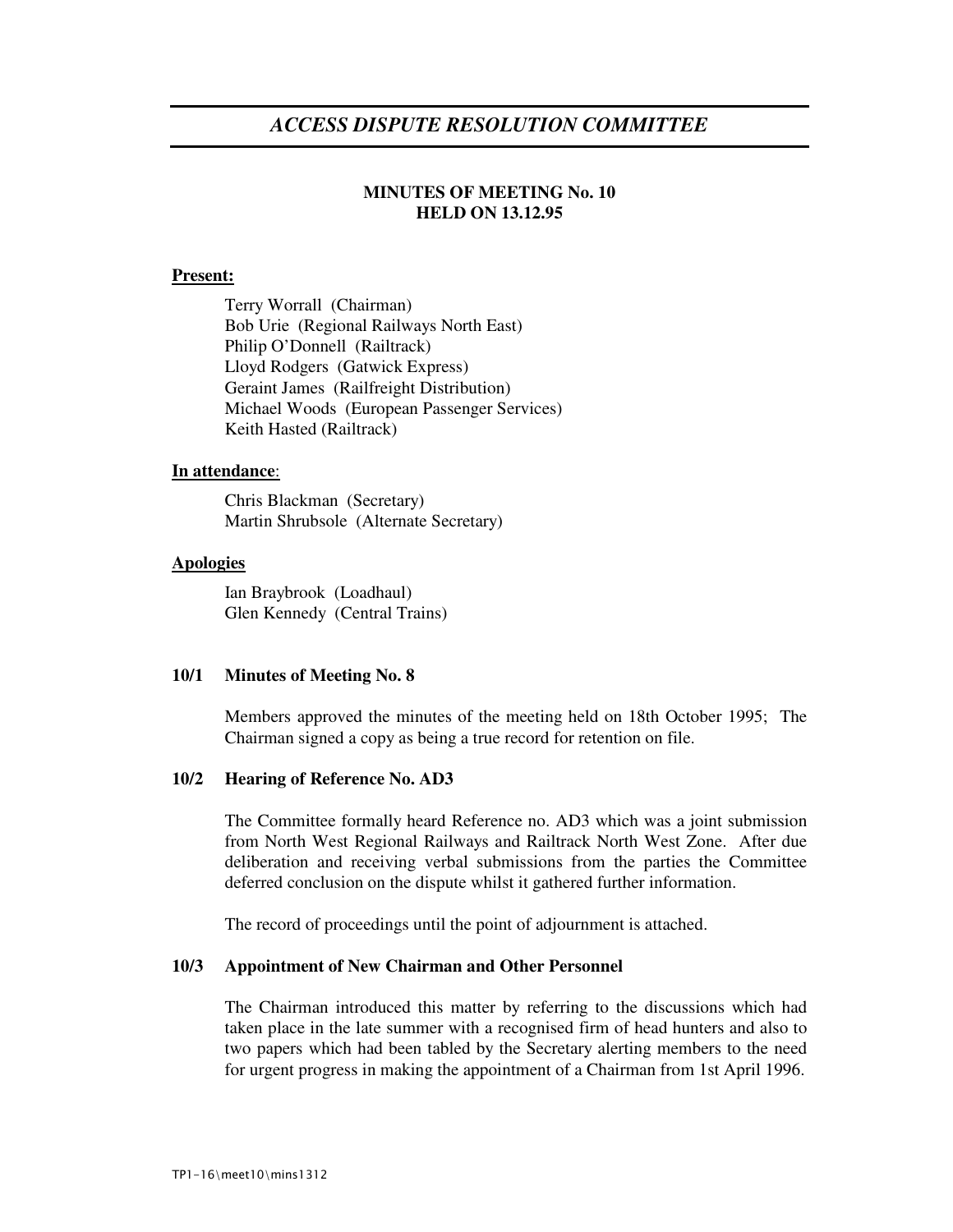The Secretariat reminded members that the process for making such appointment needs to be visible and independent to ensure that there is no ground for future challenge. In the case of the RIDR Committee, which has a wider basis, it was deemed appropriate that the independence should be provided by the Department acting as agent to facilitate the process. For the ADRC it was considered that there was merit in running the process in parallel under the auspices of the department. Accordingly, on the 13th October, it had been proposed to the department that they should sponsor the head hunting process, and also act as guarantor for bank accounts, particularly for the RIDR, but desirably for both Committees.

The Chairman and Committee members took the view that any further delay cannot be tolerated. It must deploy a process that will lead to an early appointment and any consultants engaged must be briefed that it is essential to have the Chairman in position by 1st April 1996. It is unacceptable to run the risk of a second period of time without a Chairman as had occurred during October 1995.

Michael Woods and other members supported a proposal that the matter be raised through a meeting of the BRB and Railtrack with the Department on 15th December. Apart from acting as sponsor and guarantor the Committee considered that the Department need take no other part in the process.

### **10/3.1 Design Process for Appointment of Chairman**

The structure of the secretary's paper on the "Design" process was agreed in principle, but members were emphatic that the timescales need to be condensed to ensure completion of the appointment processes by 1st April 1996. The Committee, noting that the number of candidates may be relatively small, agreed that with careful handling Stages 2 and 3 could be merged yielding a time saving without losing robustness in the process. It was therefore agreed that Saturday 10th February or 17th February 1996 should be the target dates for the final interviews (Stage 3); Members will arrange to be available on either date to form a quorate Appointments Committee. The Secretariat was instructed to proceed with arrangements on this basis and expenditure of £25,000 was agreed by the Committee for this purpose.

#### **Action:** Secretariat

The Committee agreed that the final selection should be ratified by the full Committee at a meeting on 21st February.

#### **10/3.2 Financial Package Options for the Chairman**

The Committee considered the paper tabled by the Secretary on options for construction of a fee package for the Chairman.

The shape of the package, which is seen as being based between options 3A and 3B of the paper, will need to be discussed further with consultants. There should be an allowance in the budget process for 1996/97 for a measure of expenses, travel and hotel accommodation as part of the package. However it would be made clear to candidates at the interview that the work would be located primarily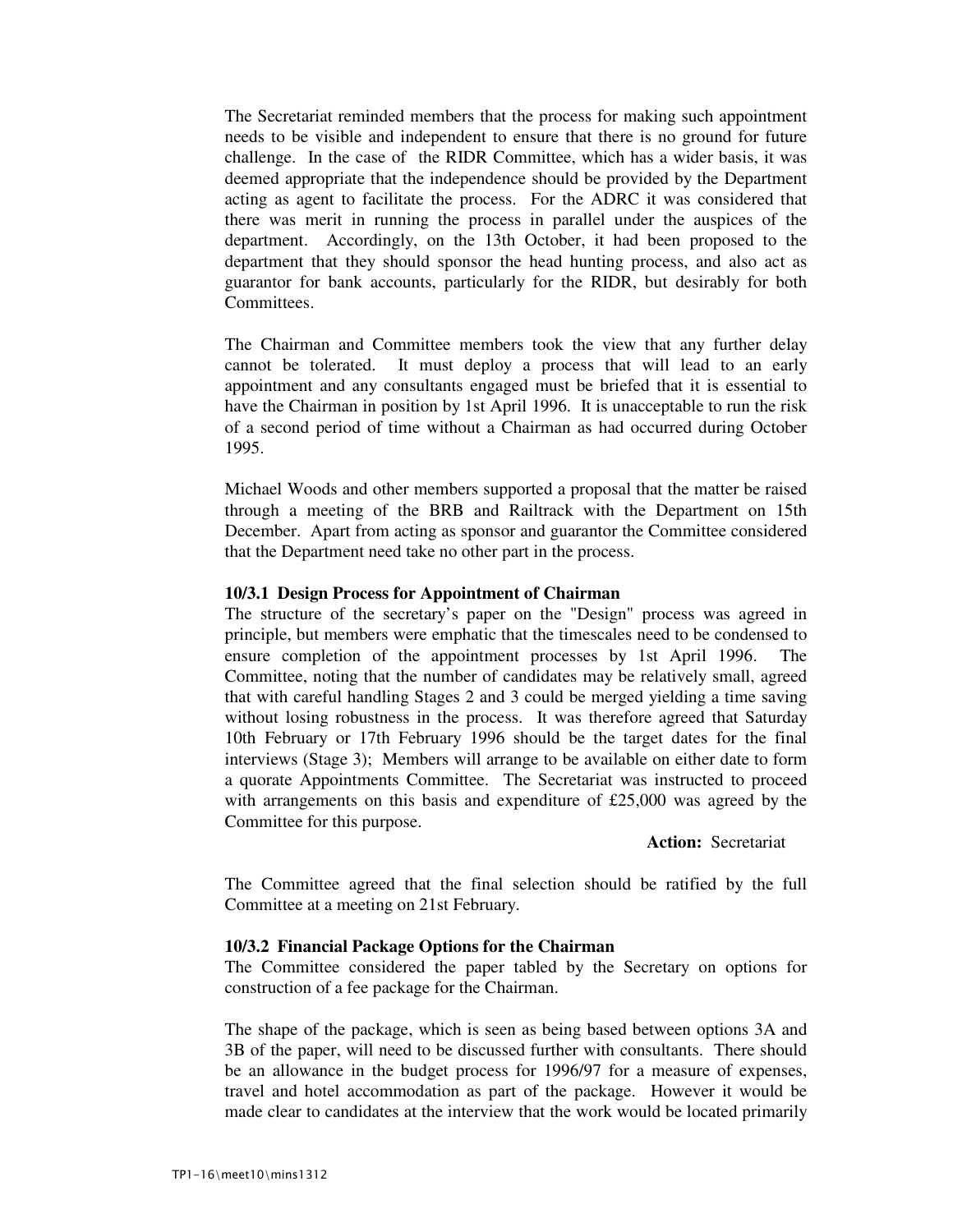in the London area and any reasonable travel expenses would be fixed in relation to this. The Secretariat was further instructed to liaise with personnel managers within BRB and Railtrack to facilitate the process. **Action:** Secretariat

## **10/4 Committee Budget**

The Secretariat advised members about the contingency plan for setting up a dedicated Midland Bank account within the Railtrack overall account to act as the Committee's bank account; it would have appropriate safeguards to provide independence, and to ensure that disbursements from the account were made solely under the proper authorisation by delegated members of the Committee, Secretariat, or Chairman, as the Committee shall decide. The Committee agreed that the preferred option was to open a commercially separate bank account with the Department acting as guarantor; if this could not be achieved, then the alternative of an independent account within the Railtrack account was acceptable. The Secretariat was instructed to proceed on this basis.

**Action:** Secretariat

### **10/4.1 Secretariat Costs**

The Committee noted the paper that had been tabled from the Secretariat highlighting the workload and the time incurred since October by the Secretary and Alternate Secretary. Members, aware that the Chairman has the right as prescribed within the Access Conditions to appoint the Secretary, nevertheless agreed that for the immediate future they wished to follow the option of contracting for the services of one or two individuals within the industry at an agreed rate per hour. In particular they wished to retain the present Secretary, on contract from Railtrack, (current commitment approximately 35%), and the present Alternate Secretary on a contract from BRB with an anticipated workload of approximately 25 days per annum.

# **10/5 Review of the Committee's First Year**

The Committee welcomed the draft paper received from the Secretariat. It wished to see any comments made to the Secretariat by the beginning of January on both the content and the style of presentation, and furthermore the inclusion of a section of comments on what helps or hinders the process of applying the Access Conditions and the Dispute procedures. In particular the Committee wishes to stress to the Industry that, whilst a reference may normally be made to the Committee or any of its Sub-Committees with the costs of a hearing covered by the levy imposed annually on all parties, it nevertheless has the power in exceptional circumstances if it considers that a reference or response is frivolous, vexatious or without substance, to impose the cost of a particular hearing on one, other or both parties. Such costs could run to several thousand pounds.

**Action:** Members to comment to Secretary

**10/6** The Committee noted the papers tabled by the Secretariat concerning two matters which had arisen from the Hearing of References AD1/AD2. It deferred further discussion and asked the Secretariat to obtain legal advice on both the items, so there could be a full discussion leading to a decision at the next meeting.